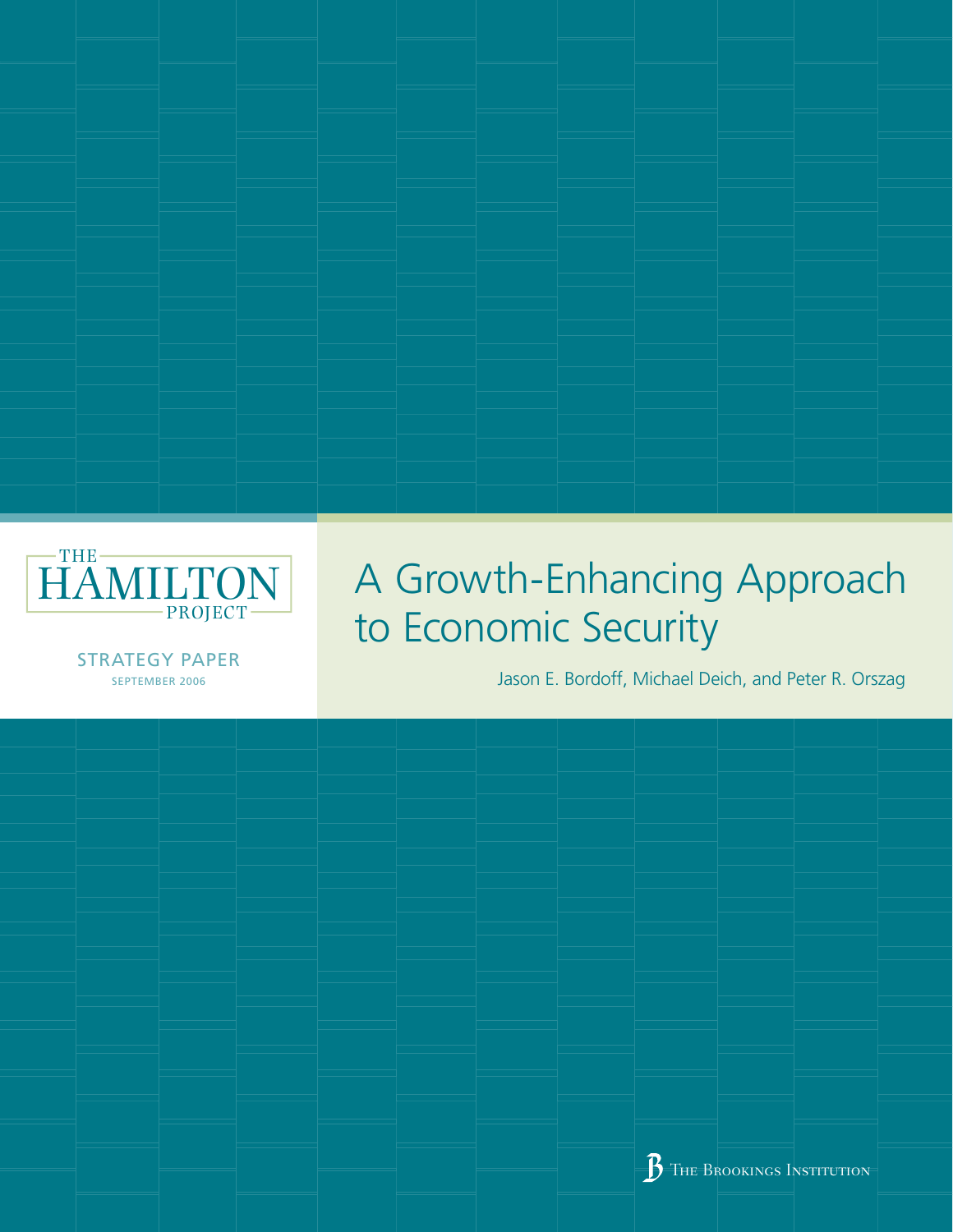The Hamilton Project seeks to advance America's promise of opportunity, prosperity, and growth. The Project's economic strategy reflects a judgment that long-term prosperity is best achieved by making economic growth broad-based, by enhancing individual economic security, and by embracing a role for effective government in making needed public investments. Our strategy—strikingly different from the theories driving current economic policy—calls for fiscal discipline and for increased public investment in key growthenhancing areas. The Project will put forward innovative policy ideas from leading economic thinkers throughout the United States—ideas based on experience and evidence, not ideology and doctrine—to introduce new, sometimes controversial, policy options into the national debate with the goal of improving our country's economic policy.

The Project is named after Alexander Hamilton, the nation's first treasury secretary, who laid the foundation for the modern American economy. Consistent with the guiding principles of the Project, Hamilton stood for sound fiscal policy, believed that broad-based opportunity for advancement would drive American economic growth, and recognized that "prudent aids and encouragements on the part of government" are necessary to enhance and guide market forces.

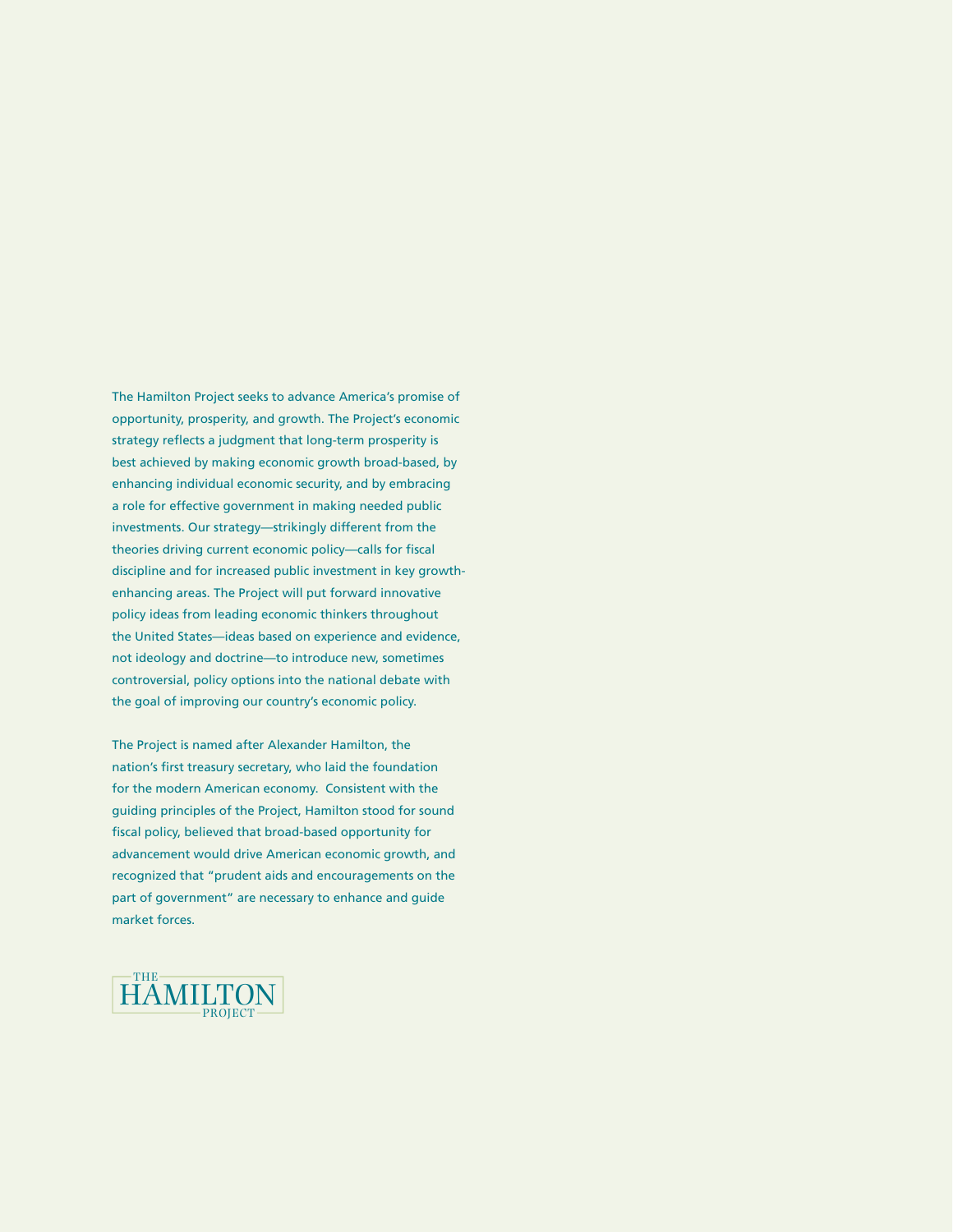

# A Growth-Enhancing Approach to Economic Security

Jason E. Bordoff

Michael Deich

Peter R. Orszag

The Brookings Institution SEPTEMBER 2006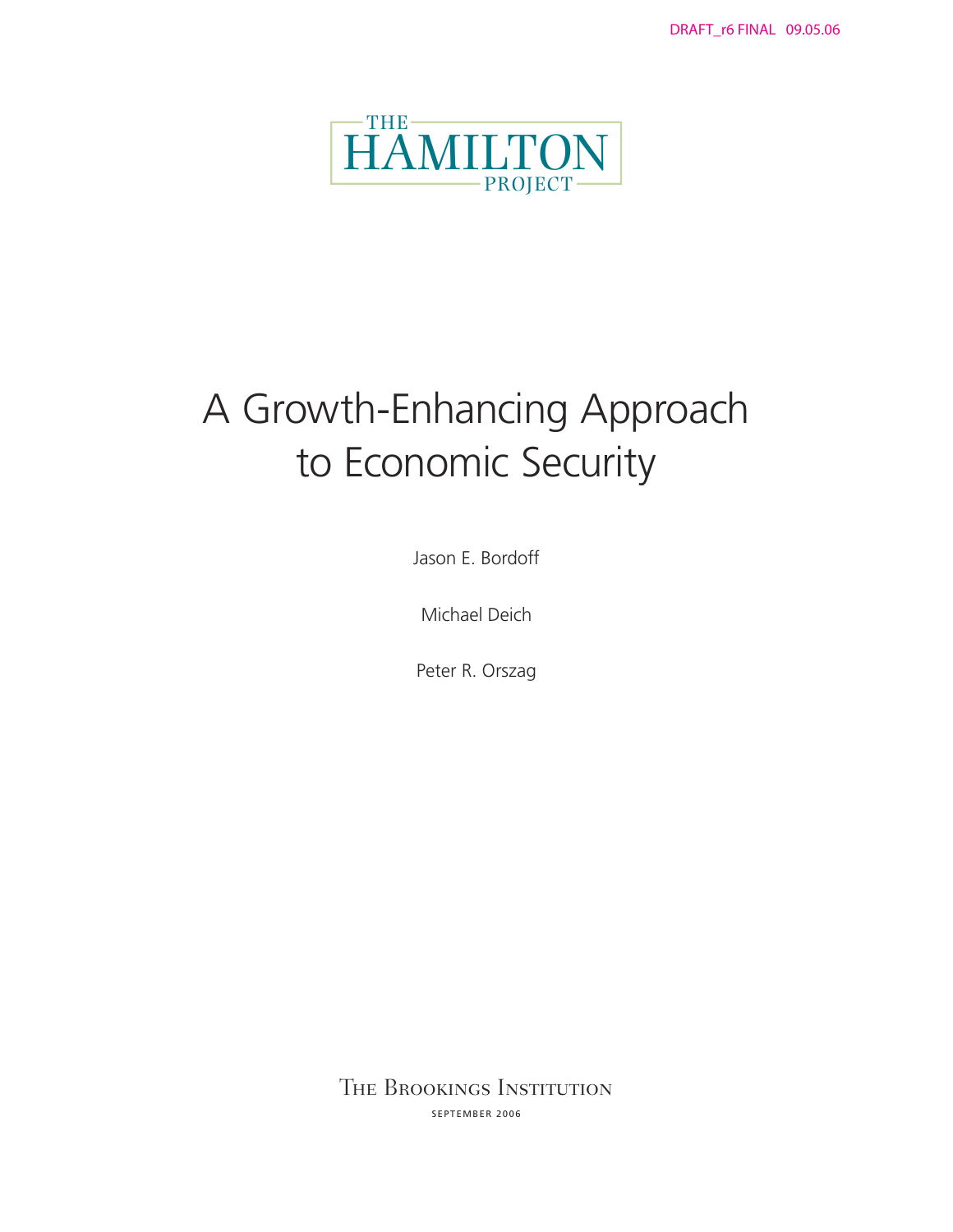DRAFT\_r6 FINAL 09.05.06

The views expressed in this strategy paper are those of the authors and are not necessarily those of The Hamilton Project Advisory Council or the trustees, officers, or staff members of the Brookings Institution.

Copyright © 2006 The Brookings Institution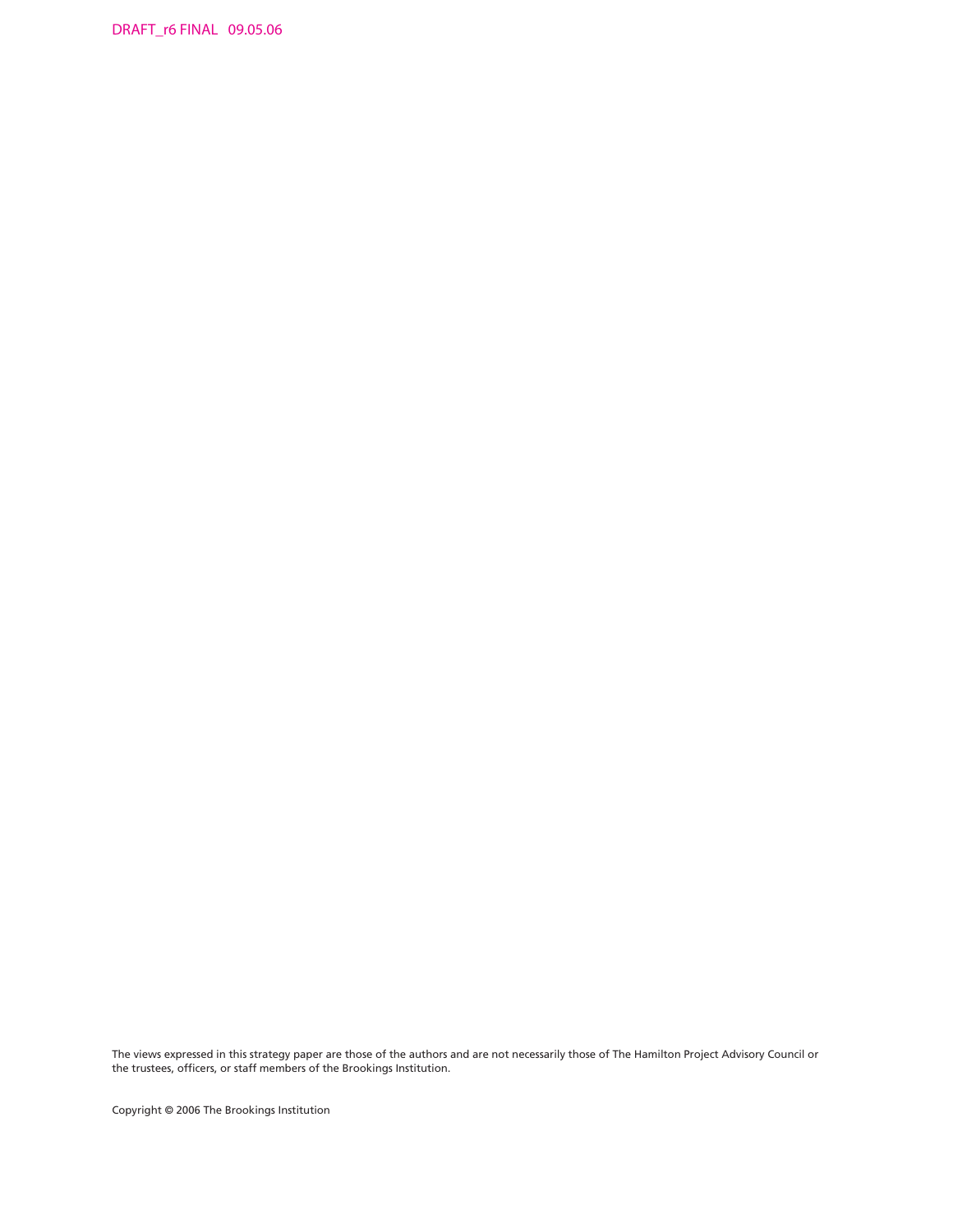# Introduction

Verall macroeconomic growth is not translating into<br>significantly improved economic well-being for most<br>families. In addition to the well-documented stagna-<br>tion in modian wages during the next three deedse American significantly improved economic well-being for most families. In addition to the well-documented stagnation in median wages during the past three decades, American families now face substantial new economic risks: The chance of family income dropping considerably from one year to the next has risen significantly. Workers are individually bearing more of the risk associated with health insurance and pensions. At the same time, the safety nets for those who are hit by economic shocks have frayed.

Government policies to help workers and families cope with these new risks must strike a delicate balance. On the one hand, shifting excessive economic risk to individuals can harm both economic growth and family well-being. On the other hand, poorly designed programs to protect against risks can distort economic incentives and impair overall economic performance. To date, most economic policy discussion has focused on this second potential problem. This briefing paper puts forward an alternative strategy for navigating between both potential problems, recognizing that well-designed policies can provide a basic level of economic security that is beneficial not only for families, but also for national economic growth.

In recent decades, many economic risks have been shifted onto individuals and away from employers and society as a whole.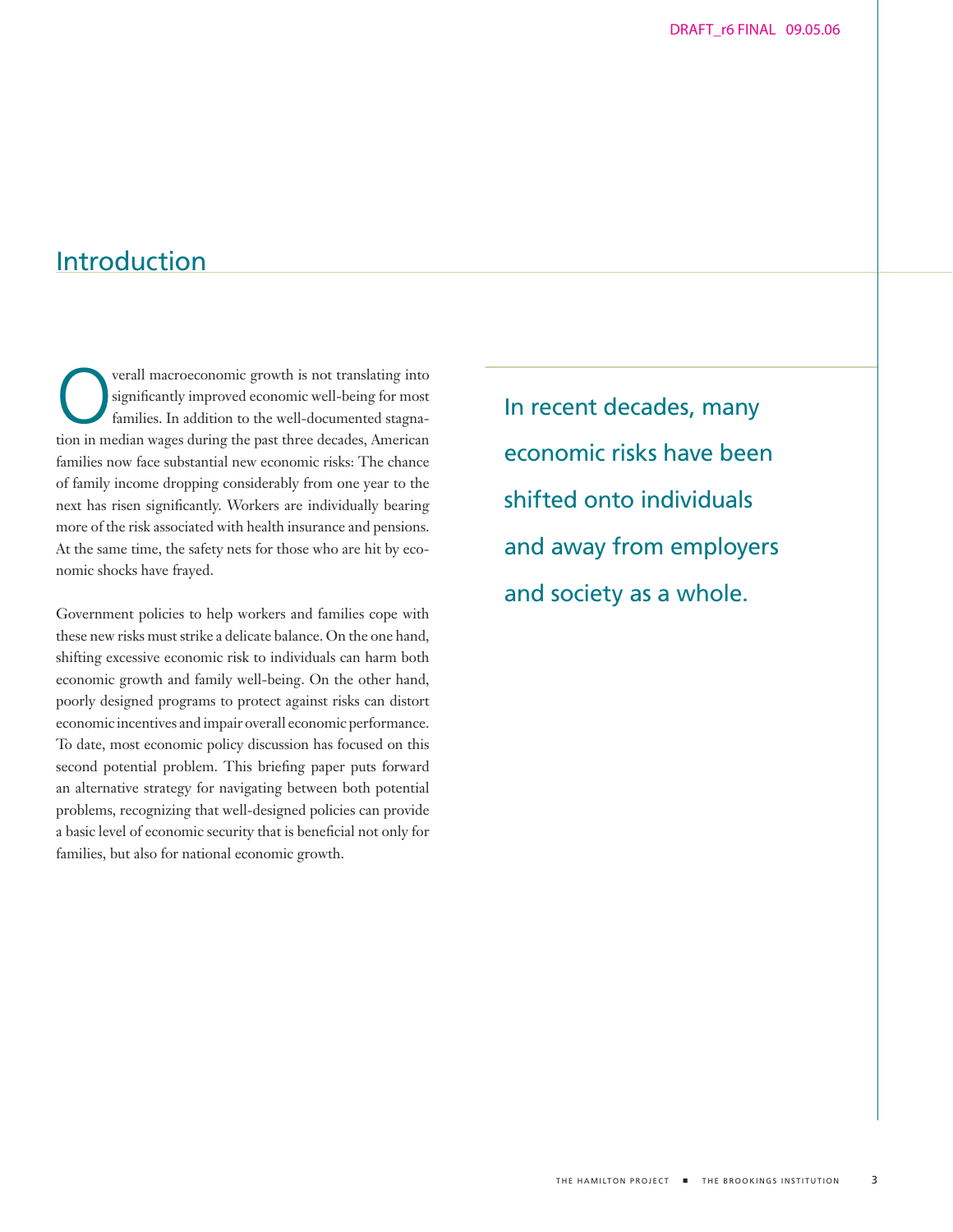# The Problem of Growing Economic Insecurity

he growing economic insecurity faced by American families can be seen in the rising volatility of family income, in a shift of certain economic risks (largely involving pensions and health care) from employers to individua he growing economic insecurity faced by American families can be seen in the rising volatility of family income, in a shift of certain economic risks (largely involving in a fraying of the social safety net that was designed to help those who are hit by economic shocks.

Perhaps the most telling sign of increased economic risk is the growing instability of family income. While macroeconomic fluctuations in Gross Domestic Product (GDP) and unemployment have declined in recent decades, the volatility of family income has grown markedly.

Using data from the Panel Study of Income Dynamics (PSID), which has followed a nationally representative sample of about 5,000 families for nearly 40 years, researchers for the *Los Angeles Times* found that middle-class families in the 1970s faced annual income swings of about 15 percent a year; during the 1980s and 1990s, the volatility of families' income rose to between 25 and 30 percent a year (see Figure 1).<sup>1</sup>

Using the PSID and other data, Jacob S. Hacker of Yale University finds that about half of all families experience a drop in real income during any given two-year period; the median income drop for such families has risen significantly, however,

from approximately 25 percent of income in the early 1970s to around 40 percent by the late 1990s and early 2000s.2 According to Hacker's research, the probability of an average family experiencing a drop in family income of 50 percent or more increased from just over 7 percent at the beginning of the 1970s to nearly 17 percent by 2002.<sup>3</sup>

This increased income volatility results partly from a changing labor market. The American labor market has long been characterized by great flexibility: For example, at any time, about 20 percent of workers have been with their current employer for less than one year. This flexibility has been an important contributor to economic growth, allowing the rapid reallocation of workers in response to shifts in labor demand and other factors. In addition, because the direct costs of laying off workers have been relatively small, employers have been more comfortable hiring additional employees, even in the face of uncertain future demand.<sup>4</sup>

In recent years, however, this flexibility has imposed greater costs on American workers. Unemployment lasts longer than it used to. In the 1960s, the average spell of unemployment lasted about 12 weeks. Now it persists for 16 weeks.<sup>5</sup> And when displaced workers do find full-time work, they often end up earning lower wages. In 2003–05, roughly half of all long-ten-

<sup>1.</sup> Peter Gosselin, "The Poor Have More Things Today—Including Wild Income Swings," *Los Angeles Times,* December 12, 2004, http://www.latimes.com/business/lafi-poor12dec12,1,5929236.story. See http://www.latimes.com/newdeal for a description of the research conducted by the *Los Angeles Times* in consultation with Robert Moffitt of Johns Hopkins University and others.

<sup>2.</sup> Jacob S. Hacker, "Universal Insurance: Enhancing Economic Security to Promote Opportunity" (Discussion Paper 2006–07, The Hamilton Project, Washington, DC, September 2006). See also Jacob S. Hacker, *The Great Risk Shift* (New York: Oxford University Press, 2006).

<sup>3.</sup> Hacker, "Universal Insurance."

<sup>4.</sup> Henry S. Farber, "What Do We Know about Job Loss in the United States?" *Economic Perspectives* (Federal Reserve Bank of Chicago, 2005) 2nd qtr: 13–28. http://www. chicagofed.org/publications/economicperspectives/ep\_2qtr2005\_part2\_farber.pdf; Henry S. Farber, "Mobility and Stability: The Dynamics of Job Change in Labor Markets," in *The Handbook of Labor Economics*, Vol. 3B, ed. O. Ashenfelter and D. Card (Amsterdam: North Holland Publishing Company, 1999), 2439–2484, Table 3.

<sup>5.</sup> Lori G. Kletzer and Howard Rosen, "Reforming Unemployment Insurance for the Twenty-First Century Workforce" (Discussion Paper 2006–06, The Hamilton Project, Washington, DC, September 2006), 3.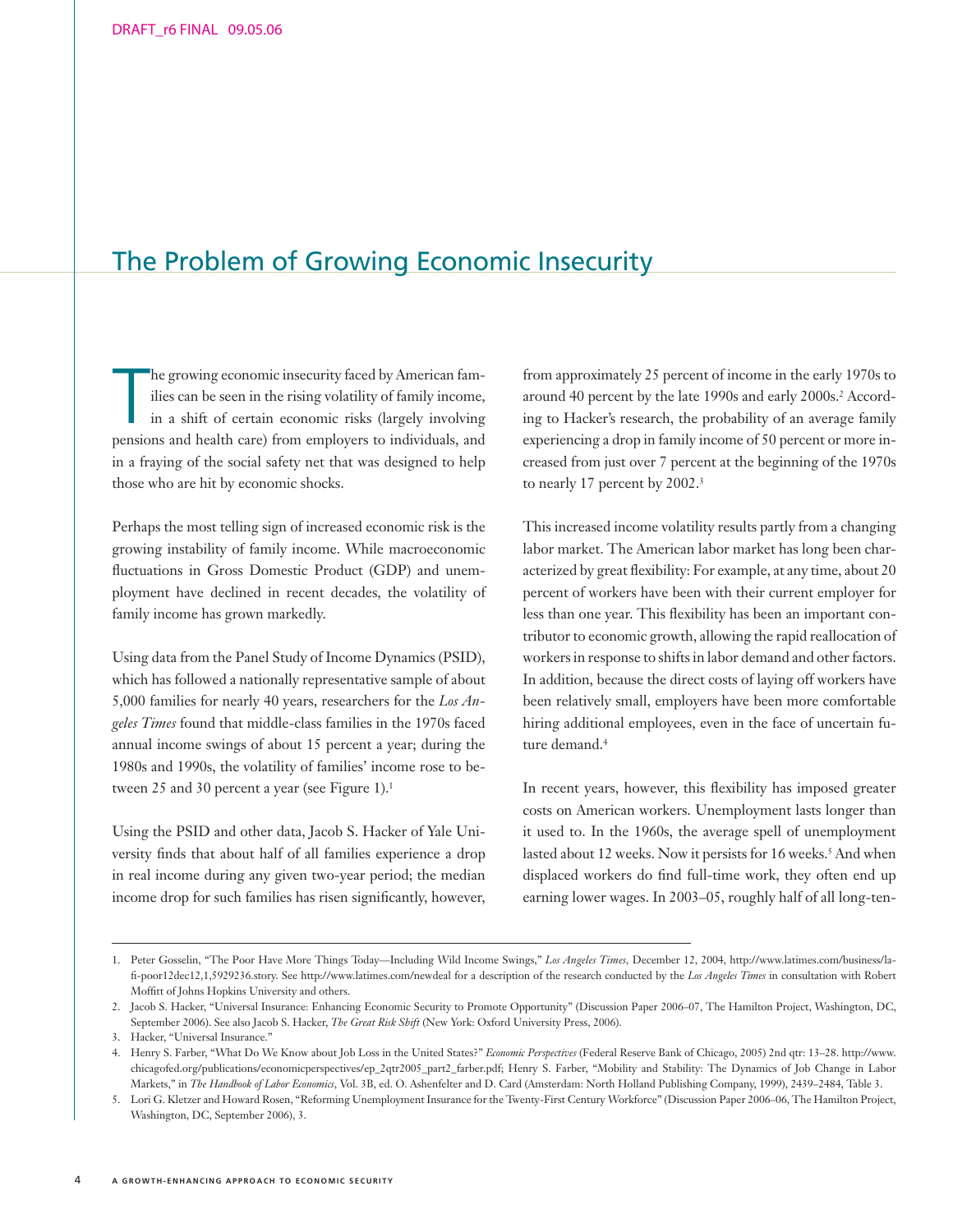#### **FIGURE 1**

## **Family Income Volatility, 1970–2000**



ured workers who were displaced from and then reemployed in full-time jobs experienced a drop in earnings, and nearly a third saw a drop of 20 percent or more.<sup>6</sup> On average, from 2001–03, reemployed workers earned around 17 percent less than they would have had they not been displaced.7

In addition to incomes that are more volatile, American workers face greater insecurity because many economic risks have been shifted onto individuals and away from employers and society as a whole. The shift to individualism and away from pooling risk across workers has been called you're-on-your-own economics.8 You're-on-your-own economics celebrates the benefits of unfettered markets, and calls for policies that rely almost exclusively on the putative benefits of individual incentives such as reduced marginal tax rates. It pays little attention to market imperfections and limitations, such as those that result from costly and limited information, or to the reality of individual decision making, which can differ significantly from the perfectly rational behavior assumed in classical economics. It also ignores the absence of markets for various types of insurance, the fact that markets may not provide merit goods (such as health care) to the degree that society demands, and sometimes even the fact that government must set the rules under which markets operate. Instead of tempering a deep respect for market forces with a knowledge of their limitations, you're-on-your-own economics assumes that unfettered markets always produce the best of all possible outcomes. Under this view, improving economic performance is simply a matter of "getting government out of the way."

The embrace of this approach has resulted in policies that have increased individual risk in meeting such challenges as job loss, health care, and retirement security. As one example, unemployment insurance is doing less to cushion the blow of job loss than it used to. The U.S. Government Accountability Office found that, in part due to tighter state eligibility requirements, the fraction of unemployed workers who received unemployment insurance benefits fell each decade from an average of about 50 percent in the 1950s to an average of about 35 percent

<sup>6.</sup> U.S. Bureau of Labor Statistics, *Displaced Workers Summary*, August 17, 2006, http://www.bls.gov/news.release/disp.nr0.htm.

<sup>7.</sup> The magnitude of the expected drop in earnings following reemployment varies with the business cycle; the expected drop in earnings following the 2001 recession was larger than at any time in the prior two decades (Farber, "What Do We Know About Job Loss?"). The just-released *Displaced Workers Survey* for 2003 to 2005 shows that the percentage of reemployed displaced workers who experienced earnings losses of 20 percent or more decreased from 34 percent during the 2001–03 period to 29 percent in the 2003–05 period (data on average forgone earnings are not yet available). See http://www.bls.gov/news.release/disp.nr0.htm and http://www.bls.gov/opub/ ted/2004/aug/wk1/art05.htm.

<sup>8.</sup> Jared Bernstein, *All Together Now*: *Common Sense for a Fair Economy* (Washington, DC: Economic Policy Institute, 2005).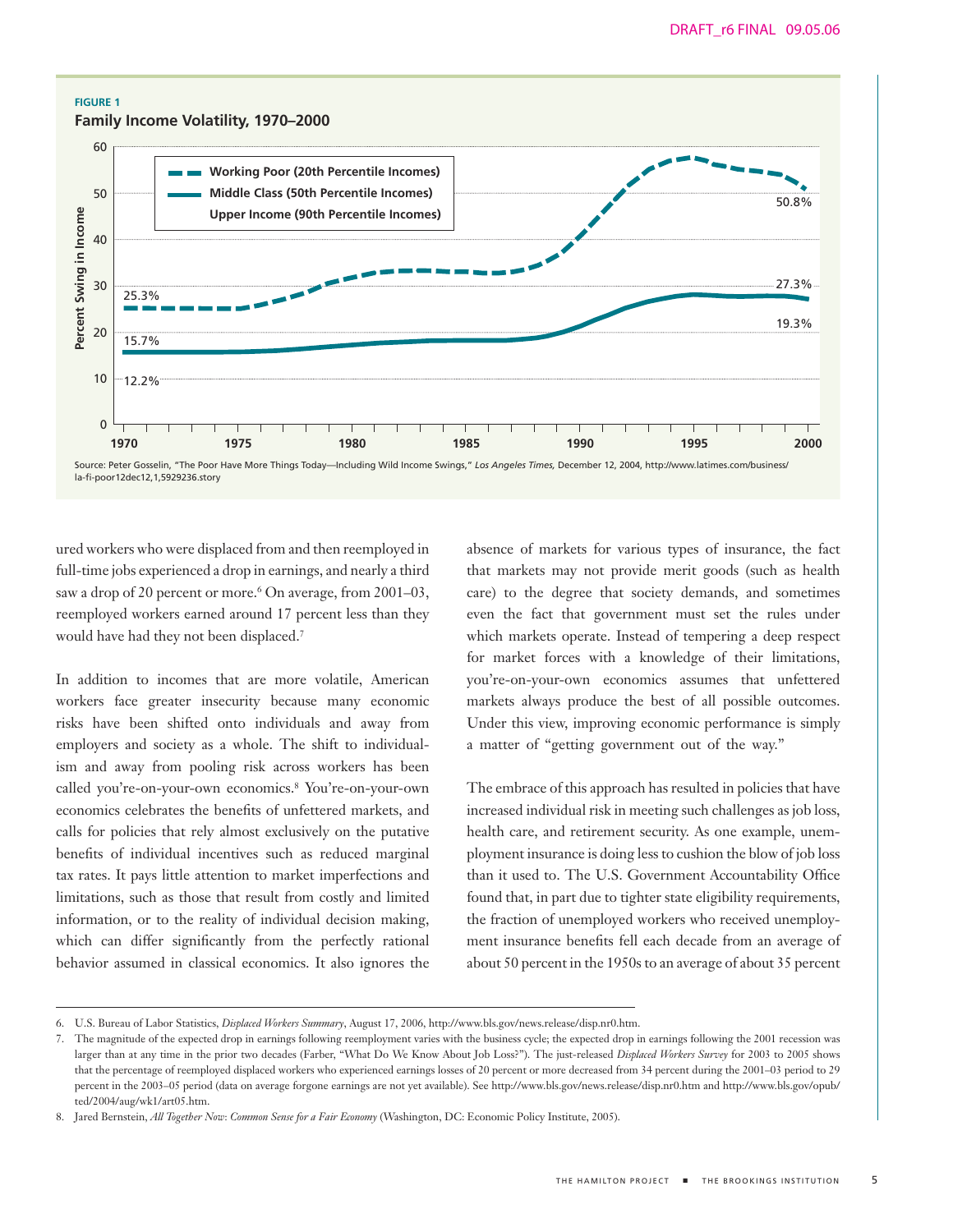## **American families face rising economic insecurity:**

- Median wages are flat, while incomes have grown more volatile
- Unemployment lasts longer, but a smaller share of the jobless receive unemployment benefits
- Health care costs are up, while employer-provided health insurance is down
- Pension benefits are less certain

in the 1990s.<sup>9</sup> Unemployed low-wage workers are particularly unlikely to receive benefits.10

One of the most urgent sources of economic insecurity for many families is the rising cost of health care. As the cost of health insurance premiums have risen—from 8 percent of median family income in 1987 to 17 percent in 200311—firms have cut back on their health benefits, leaving more and more Americans to fend for themselves. The share of the population with employer-provided health coverage declined from 64 percent in 2000 to 60 percent in 2005.12 Even Americans with insurance are not immune to the risk of significant health care costs; 18 percent of insured working-age Americans are

still paying off medical bills incurred in the past.13 One recent study found that almost half of personal bankruptcy cases may be linked to medical causes.<sup>14</sup>

American families also face new uncertainties regarding their pensions, as American businesses shift risk to workers by moving from defined-benefit toward defined-contribution retirement plans.15 In 1980, more than one-third of private workers were covered by a government-insured defined-benefit plan; by 2002, that fraction had declined to about one-fifth.16 Defined-contribution plans such as 401(k)s provide less retirement security for two reasons: First, they are voluntary, mostly relying on worker contributions, and workers often fail to enroll.<sup>17</sup> Second, they are private investment accounts, uninsured by the federal government, and thus shift the risk and responsibility for proper financial planning onto the employees.<sup>18</sup>

This constellation of new and newly intensified economic risks—involving the changing nature of jobs, health care, and pensions—is reflected in Americans' general anxiety about their economic futures. For example, a majority of Americans report being "worried and concerned" about reaching their economic goals and believe that their children will be worse off than they are.19 Only 34 percent said they believed that "most people can expect to better themselves, see rising incomes, find good jobs, and provide economic security for their families."20

11. Len M. Nichols, "Is an Individual Mandate Right for Louisiana?" Governor's Health Care Reform Panel, June 30, 2005, http://www.dhh.louisiana.gov/offices/publications/pubs-157/Nichols\_LA\_063005.pdf.

12. U.S. Census Bureau, "Income, Poverty, and Health Insurance Coverage in the United States: 2005," Current Population Reports, P60-231, August 2006, http://www. census.gov/prod/2006pubs/p60-231.pdf.

<sup>9.</sup> U.S. Government Accountability Office, "Unemployment Insurance: Role as Safety Net for Low-Wage Workers is Limited," GAO-01-181 (GAO, Washington, DC, March 2006), 12-13.

<sup>10.</sup> U.S. Government Accountability Office, "Unemployment Insurance: Factors Associated with Benefit Receipt," GAO-06-341 (GAO, Washington, DC, March 2006), 8.

<sup>13.</sup> Sara R. Collins, Karen Davis, Michelle M. Doty, Jennifer L. Kriss, and Alyssa L. Holmgren, "Gaps in Health Insurance: An All-American Problem" (The Commonwealth Fund, New York, April 2006).

<sup>14.</sup> David U. Himmelstein, Elizabeth Warren, Deborah Thorne, and Steffie Woolhandler, "MarketWatch: Illness and Injury as Contributors to Bankruptcy," *Health Affairs*  (February 2, 2005).

<sup>15.</sup> Whereas defined benefit plans provide employees with a guaranteed level of retirement income based on an employee's years of service, defined contribution plans, of which the most common form is the 401(k) plan, have employees contribute a share of their income to an individual account, while employers often contribute directly to such plans or match the contributions of employees.

<sup>16.</sup> David W. Wilcox, "Reforming the Defined-Benefit Pension System," *Brookings Papers on Economic Activity* 1:2006, 235-304.

<sup>17.</sup> Evidence shows a vastly higher participation rate in such plans when enrollment is automatic and workers have the chance to opt out, suggesting that the failure to enroll is usually not a determined choice. William G. Gale, Jonathan Gruber, and Peter R. Orszag, "Improving Opportunities and Incentives for Saving by Middle- and Low-Income Households" (Discussion Paper 2006-02, The Hamilton Project, Washington, DC, 2006). See also Brigitte C. Madrian and Dennis F. Shea, "The Power of Suggestion: Inertia in 401(k) Participation and Savings Behavior," *Quarterly Journal of Economics* 116, no. 4 (2001): 1149–87; James J. Choi, David Laibson, Brigitte C. Madrian, and Andrew Metrick, "Defined Contribution Pensions: Plan Rules, Participant Decisions, and the Path of Least Resistance," in *Tax Policy and the Economy*, ed. James M. Poterba, 16: 67–113 (Cambridge, MA: MIT Press, 2002).

<sup>18.</sup> Economic Policy Institute, "Issue Guide on Retirement Security" (2003), http://www.epi.org/Issueguides/retire/retirement\_security\_issue\_guide-epi.pdf.

<sup>19.</sup> Peter D. Hart Research Associates and AFL-CIO, "Labor Day 2005: The State of Working America" (September 1, 2005), http://saveourcourts.civilrights.org/the\_facts/ details.cfm?id=35371]; Edward Luce, "Blue-Collar U.S. Sees a Precarious Future," *Financial Times*, May 2, 2006.

<sup>20.</sup> Greg Anrig, Jr., "Creating a Softer Economic Cushion," (The Century Foundation, New York, July 17, 2006), http://www.tcf.org/list.asp?type=PB&pubid=572.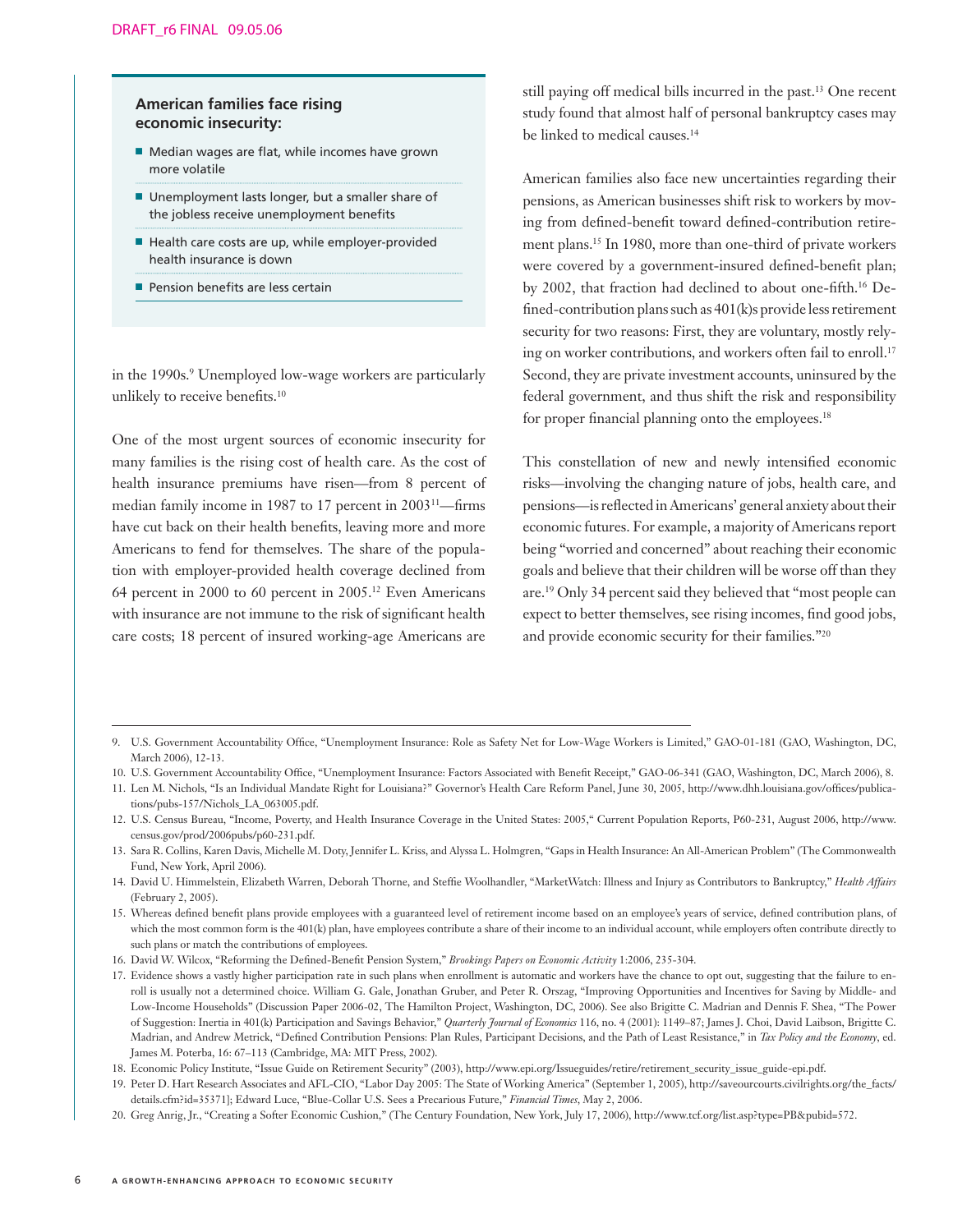# Economic Security and Economic Growth

any policy makers and analysts have been trained to believe that providing more security to families must come at the expense of economic performance, and thus that these two goals are contradictory objectives.21 Especially over the long term, however, this traditional view misses three key points:

First, a basic level of security frees people to take the risks such as starting a business, investing in their own education, or trying an unconventional career—that lead to economic growth. With inadequate protection against downside risk, people tend to be overcautious, "fearing to venture out into the rapids where real achievement is possible," as Robert Shiller of Yale has argued. "Brilliant careers go untried because of the fear of economic setback."22

Second, if hardship does occur, some degree of assistance can provide the resources to help a family thrive again. Families with access to some form of financial assistance, educational and training opportunities, and basic health care are less likely to be permanently harmed by the temporary setbacks that are an inevitable part of a dynamic economy. For families experiencing short-term difficulties, a safety net can be a springboard to a better future and higher productivity.

Finally, and perhaps most importantly, a basic level of economic security can lessen political demands for growth-impairing policies such as protectionism. The benefits of new technology and competition tend to be spread widely across the economy,

## **Economic security can bolster economic growth by:**

- freeing people to take risks and invest in their future (e.g., starting a business or furthering their education)
- helping families rebound from economic shocks
- lessening political demands for growth-impairing policies, such as protectionism

but are often highly disruptive to some specific industries or jobs. Individuals in the affected sectors may naturally resist the adverse effects on their own jobs associated with such overall progress; others may fear that they will be adversely affected, and resist the dynamic process that is associated with such risks. In this context, providing a basic level of economic security can ease transitions and help to avoid policy responses that may hamper overall economic growth.

To be sure, providing too much security can harm economic growth by excessively blunting incentives to work, innovate, and invest, and some developed nations have gotten the balance wrong in this way. But any such adverse effects on growth can be as much a matter of *how* economic security is provided and, in particular, whether policy design pays careful attention to incentives—as *how much* security is provided. Policy makers, therefore, must seek the right balance, recognizing that both the form and the amount of economic security can affect economic growth and individual well-being.

<sup>21.</sup> As one leading textbook observes, "As the government insures individuals against being poor, it raises the incentive for individuals to be poor." (Jonathan Gruber, *Public Finance and Public Policy* [New York: Worth Publishers, 2004], 463.)

<sup>22.</sup> Robert Shiller, *The New Financial Order: Risk in the 21st Century* (Princeton, NJ: Princeton University Press, 2003), 8. Senator Barack Obama (D-IL) has made a similar point, arguing that "these safety nets are exactly what encourage each of us to be risk-takers and entrepreneurs who are free to pursue our individual ambitions. … We take a chance on start-ups and small businesses because we know that if they fail, there are protections available to cushion our fall. Corporations across America have limited liability for this very reason. Families should too—and that's why we need social insurance." (Barack Obama, "A Hope to Fulfill" [remarks prepared for luncheon at the National Press Club, Washington, DC, April 26, 2005].)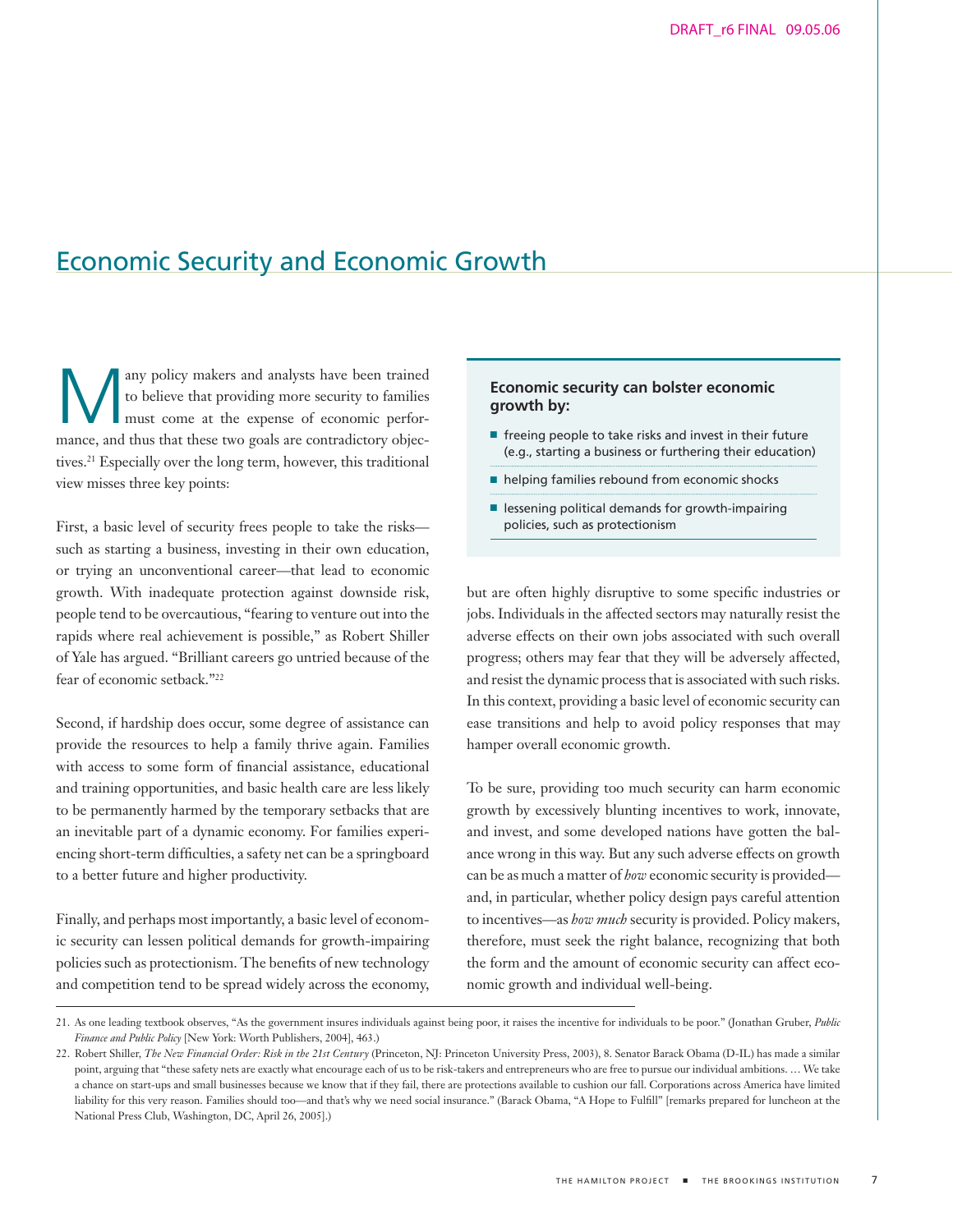# A Strategy to Enhance Economic Security

The Hamilton Project's strategy for strengthening economic security in a growth-enhancing manner begins with two key components: better preparation before economic difficulties arise, and better-targeted and more he Hamilton Project's strategy for strengthening economic security in a growth-enhancing manner begins with two key components: better preparation before pro-work assistance after economic difficulties arise. In the coming months, the Project also will advance a broader set of options, including policies to improve health security, that are designed to strengthen the social safety net and help families manage economic risk both before and after difficulties arise.

# **Better Preparation Before Economic Difficulties Arise: Saving and Education**

Higher private saving and quality education can better prepare families for periods of economic difficulty, while boosting long-term economic growth. Saving and asset accumulation give families a cushion when shocks hit. A recent discussion paper released by The Hamilton Project argues that saving could be significantly increased through relatively simple changes. It argues that, under the existing approach to 401(k)s and Individual Retirement Accounts (IRAs), busy families who cannot focus adequately on saving decisions wind up not saving, and that tax incentives to save for many middle- and low-income households are weak. In response, the proposal would require firms to automatically enroll their new workers in a traditional defined benefit plan, a 401(k), or an IRA; workers could opt out of the 401(k) or IRA if they chose. It would also replace the existing "upside down" set of tax incentives for retirement saving—incentives that tend to subsidize asset shifting by higher-income households rather than new saving by middle- and lower-income households—with a simple 30 percent match for

everyone, thereby strengthening the incentive to save for 80 percent of all households.23

This approach to asset accumulation differs dramatically from the approach implied by you're-on-your-own economics. Rather than focusing saving incentives on the middleclass and on lower-wage earners, the you're-on-your-own approach would direct the bulk of new incentives toward those who already save significant amounts. One common proposal, for example, would increase the maximum amount that can be saved on a tax-preferred basis, such as by raising the amount that can be contributed to an IRA or a 401(k). Yet fewer than 10 percent of 401(k) participants, and about 5 percent of those eligible to contribute to IRAs, make the maximum contribution allowed by law. Simply increasing the maximum contribution amounts would have no effect on the vast majority of families and individuals who currently face no bar against making further contributions. Instead, raising the contribution limits would largely provide windfall gains to households that already make the maximum contributions to tax-preferred accounts and save additional amounts in other accounts. Most of the response to higher contribution limits likely would be a shifting of assets from ordinary accounts to tax-preferred accounts. The expanded tax preference thus would mostly subsidize saving that would have occurred anyway, rather than encourage new saving. As a result, if the expanded tax preferences were deficit financed (i.e., through government borrowing), the subsidies might well lead to a reduction rather than an increase in net national saving. Thus, these policies would fail to improve either household preparation for adverse economic shocks or social equity, and could even reduce net national saving.

<sup>23.</sup> Gale et al., "Improving Opportunities and Incentives." This idea has also been championed by Gene Sperling in *The Pro-Growth Progressive: An Economic Strategy for Shared Prosperity* (New York: Simon & Schuster, 2005).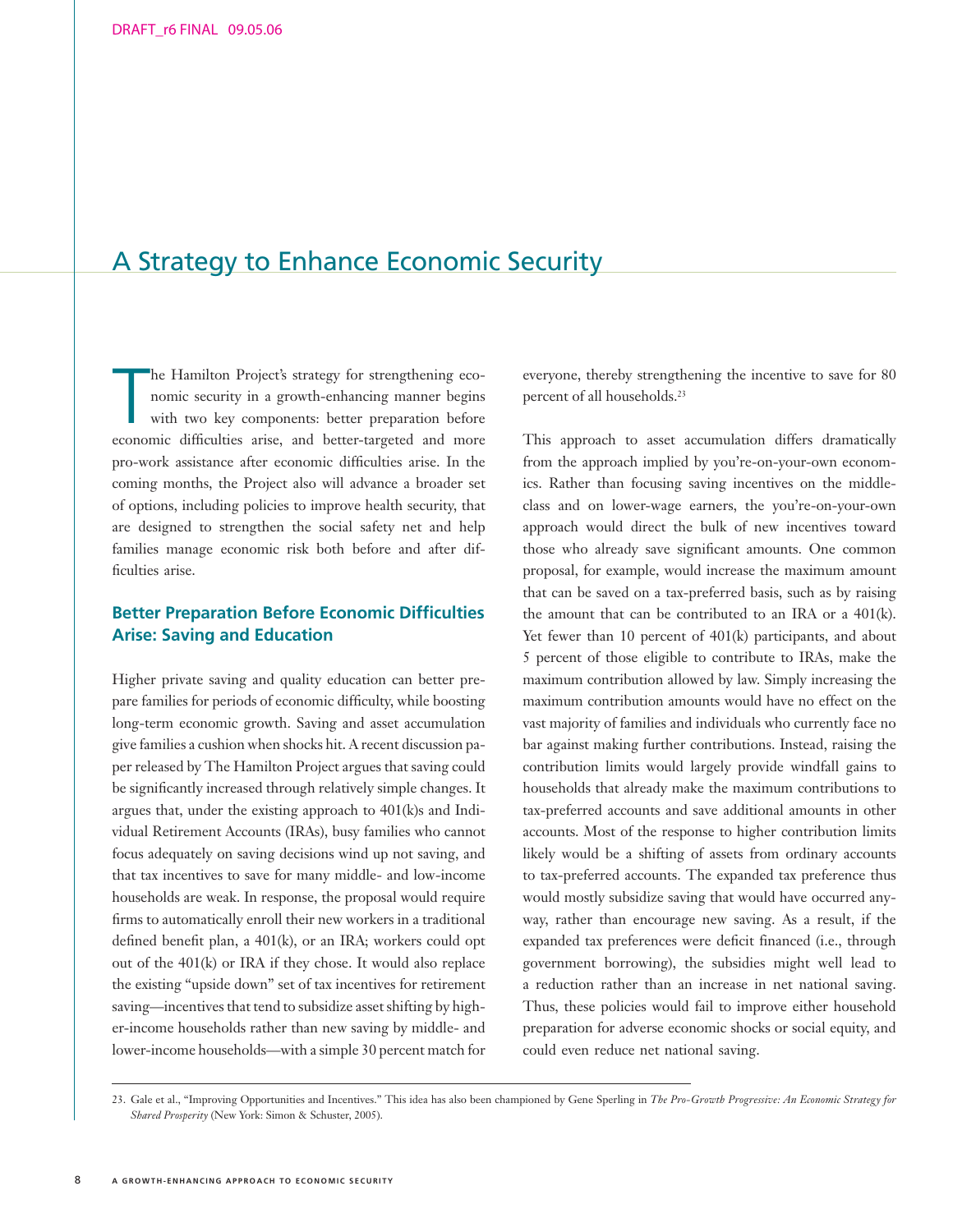Workers can better prepare for economic adversity not only through asset accumulation, but also through education. Better-educated workers are not only more productive on average; they are also better able than less-educated workers to cope with job loss and other economic shocks. For example, more-educated workers spend less time without work after displacement, and when they do return to work, better-educated workers are more likely to find full-time rather than part-time employment, become reemployed at earnings levels that compare favorably to those on their former job, and replace employer-sponsored health plans lost with their prior job.24 The income volatility faced by workers with at least some college education is substantially lower than that faced by workers who did not finish high school.25

The Hamilton Project has already released two discussion papers to improve education; it will release more in the future.26 One paper argues that teacher quality could be improved significantly by placing less emphasis on teacher credentials at the time of hiring and more emphasis on teacher effectiveness while on the job. This proposal is supported by research suggesting that qualifications such as teacher certifications provide almost no information about which applicants will prove to be the most effective teachers. Adopting the proposal would result in a larger number of teachers being hired each year—some with and some without certification—but a more rigorous filter—involving performance on the job—for those teachers to receive tenure. Most importantly, increasing teacher quality could have a significant effect on student achievement. The other discussion paper calls for Summer Opportunity Scholarships so that economically disadvantaged children can attend summer school or a summer enrichment program. This proposal is supported by research documenting summer learning loss, in which children from disadvantaged families, who have fewer opportunities for summer enrichment, experience greater losses in skills during summer vacations than do their more advantaged counterparts; these effects tend to cumulate over many summers.

# **Better-Targeted and More Pro-Work Assistance After Economic Difficulties Arise**

Although greater saving and more education can improve economic security, they are not a panacea. The rate of involuntary job loss for workers with a college degree, for example, is more than one-third lower than the rate for workers without a high school degree; nonetheless, those with college degrees face a three-year job loss rate of about 10 percent.<sup>27</sup>

It is therefore critical to devise market-friendly ways to help families and workers deal with economic difficulties. Effective programs must strike a difficult balance. As noted above, providing too little assistance not only can directly inhibit risktaking and productivity, but also can trigger a backlash against policies that are broadly beneficial yet impose concentrated costs on specific firms or industries; at the same time, assistance must be designed to avoid creating harmfully distorting incentives that impair overall growth. The easier cases involve programs in which incentives are likely not a strong influence on behavior.

The harder cases, in which the need for balance is most critical, involve programs that provide crucial insurance but also may have significant incentive effects, such as programs that affect decisions to work and save. An example is the nation's unemployment insurance (UI) system. The innovation, competition, and shifts in business practices that fuel the dynamism of the American economy also create a turbulent labor market with substantial turnover. On an average day in 2005, for example, about 3.7 million people who had lost their jobs through no fault of their own were unemployed and actively looking for work. The current unemployment insurance system helps cushion the shock of job loss and facilitate reemployment by providing limited income support for up to six months to workers who become unemployed through no fault of their own. However, the system has not been significantly updated since it was created 70 years ago, while the labor market has changed dramatically around it.

<sup>24.</sup> Paul Swaim and Michael Podgursky, "Do More-Educated Workers Fare Better Following Job Displacement?" *Monthly Labor Review* August (1989), 43; Steven Hipple, "Worker Displacement in the Mid-1990s," *Monthly Labor Review* July (1999): 15; Karen Needels, Walter Corson, and Walter Nicholson, "Left Out of the Boom: UI Recipients in the Late 1990s" (report submitted by Mathematica Policy Research, Inc. to the Department of Labor, October 2001), 74.

<sup>25.</sup> Hacker, "Universal Insurance."

<sup>26.</sup> Robert Gordon, Thomas J. Kane, and Douglas O. Staiger, "Identifying Effective Teachers Using Performance on the Job" (Discussion Paper 2006–01, The Hamilton Project, Washington, DC, April 2006); Molly E. Fifer and Alan B. Krueger, "Summer Opportunity Scholarships: A Proposal to Narrow the Skills Gap," (Discussion Paper 2006–03, The Hamilton Project, Washington, DC, April 2006).

<sup>27.</sup> Farber, "What Do We Know About Job Loss?," p. 21. See Figure 2, "Three-year job loss rate by education, 1981–2003."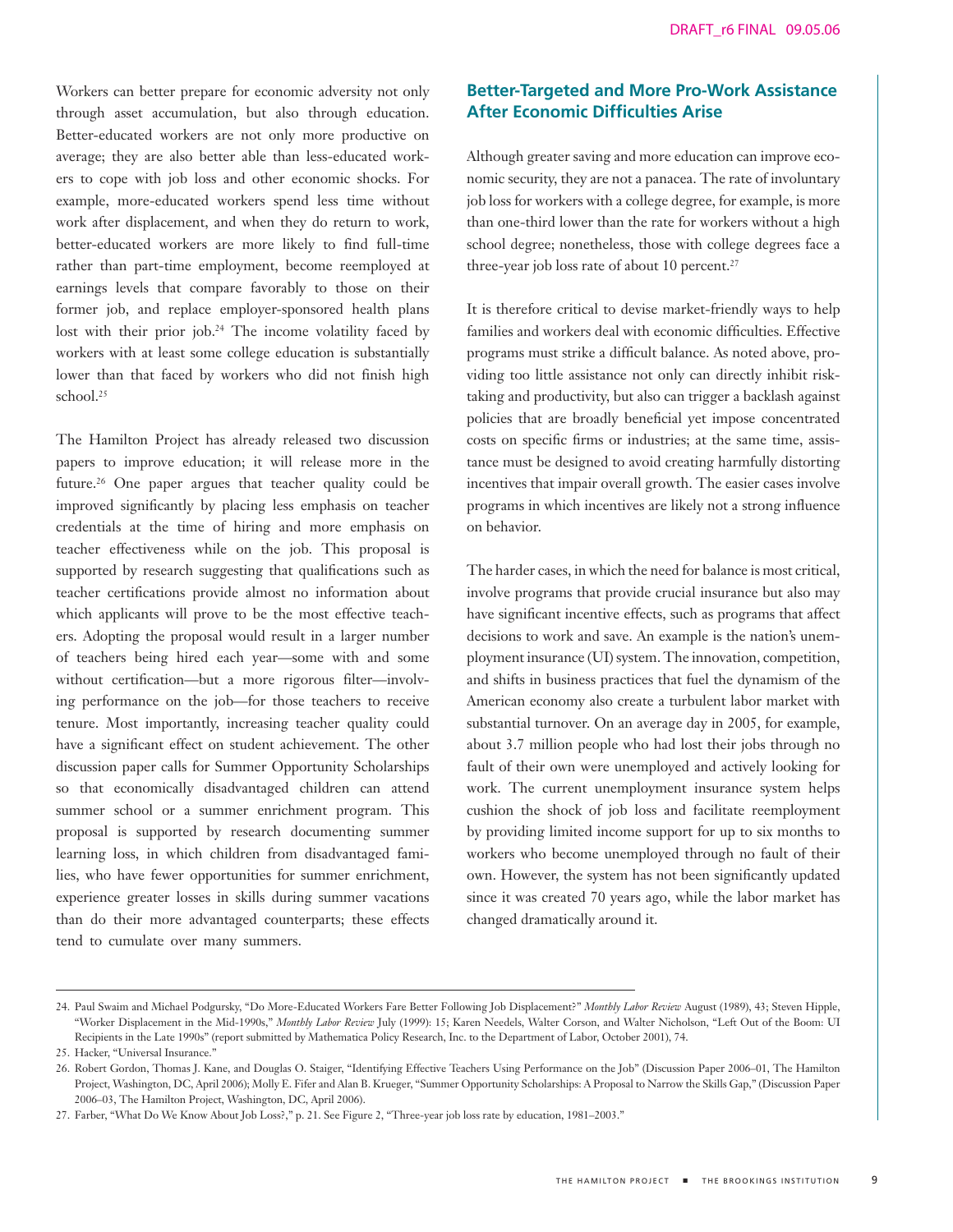The Hamilton Project is releasing two discussion papers that take rather different approaches to restructuring UI. The release of two papers on the same topic underscores the project's role in stimulating serious debate on important economic issues; policy makers would not implement both proposals.

Jeffrey Kling of the Brookings Institution notes that the current system offers no assistance to workers who become reemployed at a lower wage and face significantly lower lifetime earnings—which occurs for about one-third of people who take new jobs after being laid off.28 Kling proposes a fundamental restructuring of the unemployment insurance system: Wage-loss insurance would provide long-term assistance to laid-off workers who are subsequently reemployed at lower salaries; a newly created borrowing mechanism and system of self-funded accounts would assist workers during periods of unemployment. This proposal, Kling argues, would better protect workers against the long-term effects of involuntary unemployment, better target benefits toward those who most need assistance, and encourage reemployment. Kling's budget-neutral reform would provide help to workers coping with the longer-term hardships against which they are least able to protect themselves. If adopted, the new system would cut in half—from 14 percent to 7 percent—the share of laid-off workers who experience very large drops in earnings at their new jobs.

An alternative approach to reforming the unemployment insurance system is described in a discussion paper by Lori Kletzer of the University of California at Santa Cruz and the Institute for International Economics and Howard Rosen of the Institute for International Economics and the Trade Adjustment Assistance Coalition. Kletzer and Rosen believe that UI should remain focused on providing assistance during short-term periods of unemployment. To make UI more responsive to a labor market that has changed substantially since the program was created in 1935, Kletzer and Rosen propose three broad changes to UI. First, they would establish national standards regarding the level and duration of UI benefits, program eligibility (expanding eligibility to include part-time and seasonal workers and reentrants to the labor force), and program financing (raising the maximum federal taxable wage base). Second, they would allow self-employed workers, and perhaps others, to make a limited amount of tax-favored contributions to newly created personal unemployment accounts. Contributions would be matched by

the federal government. Funds could be withdrawn later to cushion severe economic loss or to pay for training or a job search. Finally, Kletzer and Rosen propose supplementing UI with a wage-loss insurance program that would offset some of the earnings lost by those who are laid off and then reemployed at lower wages. Together, these changes would cost more than \$10 billion a year; financing would come from a combination of payroll taxes and general revenues.

Both papers recognize the need to reform UI and to add a wage insurance component. A significant difference between them, though, is the relative emphasis on long-term protection against reduced wages. Kling believes that this should be the focus of a system to help displaced workers, whereas Kletzer and Rosen hold that short-term income support during the period between termination and reemployment should continue to be the mainstay of a comprehensive unemployment system. In addition, the Kling proposal would be revenue neutral, while the Kletzer-Rosen proposal would increase funding for UI and related programs.

A third discussion paper released by The Hamilton Project considers broader changes in how the nation could address economic security. Jacob S. Hacker of Yale University proposes the creation of Universal Insurance focused on providing temporary and partial relief from severe economic shocks. This Universal Insurance program would be available to nearly all American families. To limit potential incentive problems and to target relief effectively, Hacker's proposal would provide only fractional and temporary insurance and would only be triggered if certain qualifying conditions were met, and if family income suddenly declined by more than 20 percent or out-of-pocket health costs exceeded 20 percent of income. Although most families would be eligible, the program would be most generous for lower-income families, which have the fewest resources of their own. Hacker estimates that his proposal would reduce by half the risk of a family income decline of 50 percent or more. He argues that this type of insurance—covering a range of risks but limited to particularly dramatic cases to minimize incentive problems—is likely to provide a stronger platform for enhancing economic security in a world of rapidly changing risks than the current fragmented collection of categorical programs. As the nation struggles with the consequences of increased income volatility, this proposal should be actively debated along with other potential policy responses.

<sup>28.</sup> Jeffrey R. Kling, "Fundamental Restructuring of Unemployment Insurance: Wage-Loss Insurance and Temporary Earnings Replacement Accounts" (Discussion Paper 2006–05, The Hamilton Project, Washington, DC, September 2006).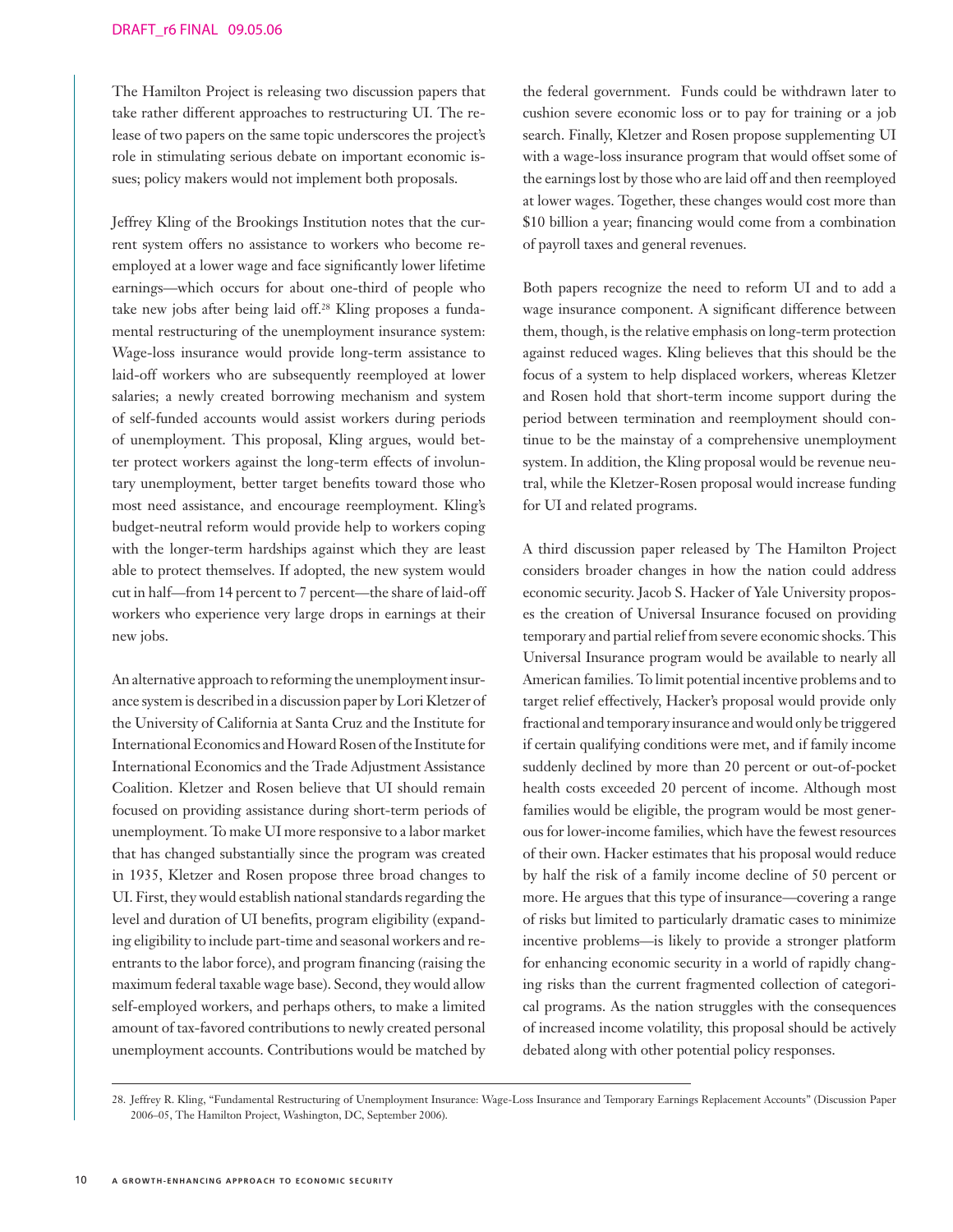# Future Policy Proposals

In the near future, The Hamilton Project will release additional discussion papers containing options designed not only to enhance the economic security of American families, but also to make it more likely that the benefi n the near future, The Hamilton Project will release additional discussion papers containing options designed not only to enhance the economic security of American families, growth are once again shared more broadly. In 2007, the Project will release a number of options to improve health security and to build a more-educated workforce. The health-care proposals will include both broader reforms of the health-care system and more targeted proposals to address issues in specific health sectors. In addition to proposals that will directly influence economic security, the Project will be releasing a variety of other discussion papers on topics such as technology and infrastructure that are intended to bolster economic growth and productivity.

The Hamilton Project's strategy for strengthening economic security in a growth-enhancing manner has two components: better preparation before economic difficulties arise, and better-targeted and more pro-work assistance after economic difficulties arise.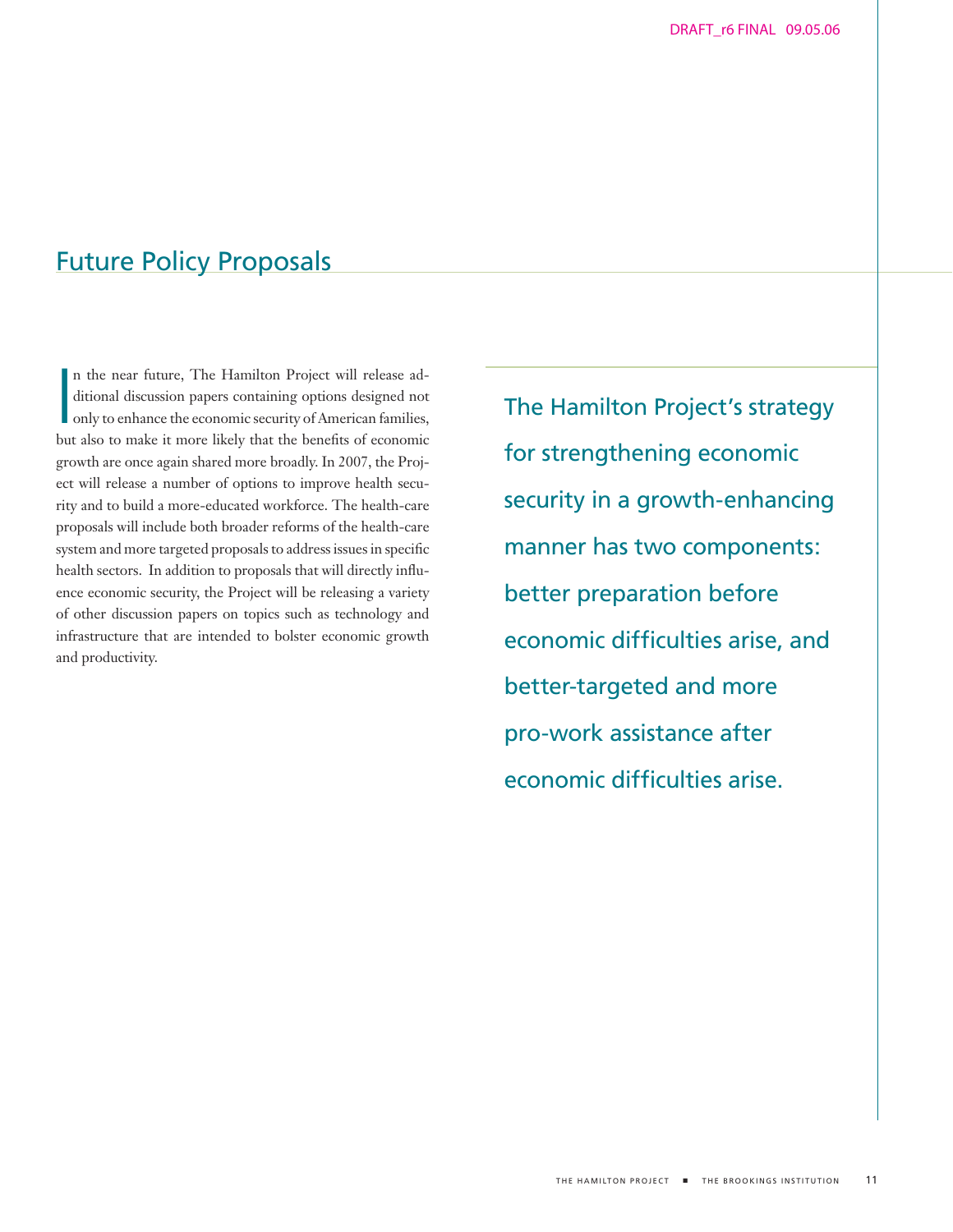# **Authors**

## JASON E. BORDOFF

*Policy Director, The Hamilton Project*

Jason E. Bordoff is Policy Director of The Hamilton Project. He previously served as special assistant to Deputy Secretary Stuart E. Eizenstat at the U.S. Treasury Department and worked as a consultant for McKinsey & Co. in New York. He graduated with honors from Harvard Law School, where he was Treasurer and an Editor of the *Harvard Law Review,* and clerked on the U.S. Court of Appeals for the D.C. Circuit. He also holds an MLitt degree from Oxford University, where he studied as a Marshall Scholar, and a BA *magna cum laude* and Phi Beta Kappa from Brown University.

## MICHAEL DEICH

## *Managing Director, The Hamilton Project*

Michael Deich has served for over 15 years in the executive branch and on Capitol Hill. Between 1996 and 2001, he served as an Associate Director of the Office of Management and Budget (OMB), where he was responsible for budget, legislative and policy development for a broad group of cabinet departments and independent agencies, including the Departments of Commerce, Housing and Urban Development, Justice, Transportation, and Treasury. Prior to joining OMB, Deich worked in the White House as a Special Assistant to the President for Economic Policy and Senior Director to the National Economic Council. At the NEC, Deich assisted in the development of economic policy related to transportation, aviation, aerospace, and telecommunications. Deich holds a doctorate in economics from the University of Michigan and a bachelor of arts in economics from the University of California at Berkeley.

### PETER R. ORSZAG

### *Director, The Hamilton Project*

Peter R. Orszag is the Joseph A. Pechman Senior Fellow in Economic Studies at the Brookings Institution; Director of The Hamilton Project; Director of the Retirement Security Project; Codirector of the Policy Evaluation Project; Codirector of the Tax Policy Center; and Research Professor at Georgetown University. He previously served as Special Assistant to the President for Economic Policy and as Senior Economist and Senior Adviser on the Council of Economic Advisers during the Clinton administration. His current areas of research include pensions, budget and tax policy, Social Security, higher education, and homeland security.

Dr. Orszag graduated *summa cum laude* in economics from Princeton University and obtained an MSc and a PhD in economics from the London School of Economics, which he attended as a Marshall Scholar. He is the coeditor of *American Economic Policy in the 1990s* (MIT Press, 2002) and coauthor of *Protecting the American Homeland: A Preliminary Analysis* (Brookings Institution, 2002); *Saving Social Security: A Balanced Approach* (Brookings Institution, 2004); *Protecting the Homeland 2006/7*  (Brookings Institution, 2006); *Taxing the Future: Fiscal Policy under the Bush Administration* (Brookings Institution, 2006); and *Aging Gracefully: Ideas to Improve Retirement Security in America* (Century Foundation Press, 2006).

## **Acknowledgements**

The authors thank the Hamilton Project Advisory Council for helpful comments and discussions.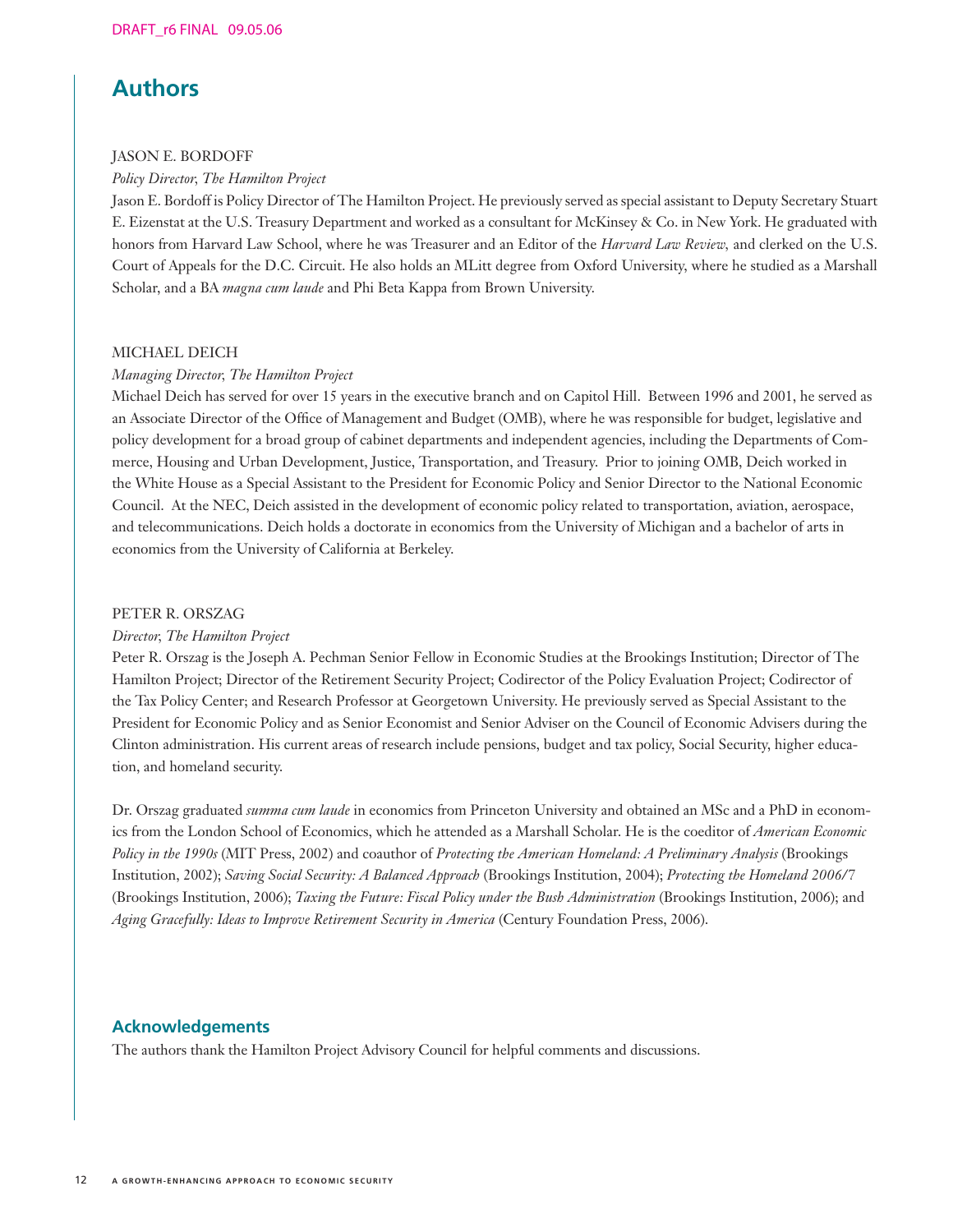

#### **ADVISORY COUNCIL**

GEORGE A. AKERLOF Koshland Professor of Economics, University of California, Berkeley 2001 Nobel Laureate in Economics

ROGER C. ALTMAN Chairman, Evercore Partners

ALAN S. BLINDER Gordon S. Rentschler Memorial Professor of Economics, Princeton University

TIMOTHY C. COLLINS Senior Managing Director and Chief Executive Officer, Ripplewood Holdings, LLC

ROBERT E. CUMBY Professor of Economics, School of Foreign Service, Georgetown University

PETER A. DIAMOND Institute Professor, Massachusetts Institute of Technology

JOHN DOERR Partner, Kleiner Perkins Caufield & Byers

CHRISTOPHER EDLEY, JR. Dean and Professor, Boalt School of Law – University of California, Berkeley

BLAIR W. EFFRON Partner, Centerview Partners, LLC

MARK T. GALLOGLY Managing Principal, Centerbridge Partners

MICHAEL D. GRANOFF Chief Executive Officer, Pomona Capital

GLENN H. HUTCHINS Founder and Managing Director, Silver Lake Partners

JAMES A. JOHNSON Vice Chairman, Perseus, LLC and Former Chair, Brookings Board of Trustees

SUZANNE NORA JOHNSON Vice Chairman, The Goldman Sachs Group

NANCY KILLEFER Senior Director, McKinsey & Co.

JACOB J. LEW Managing Director and Chief Operating Officer, Citigroup Global Wealth Management

ERIC MINDICH Chief Executive Officer, Eton Park Capital Management

RICHARD PERRY Chief Executive Officer, Perry Capital

STEVEN RATTNER Managing Principal, Quadrangle Group, LLC

ROBERT REISCHAUER President, Urban Institute

ALICE M. RIVLIN Senior Fellow, The Brookings Institution and Director of the Brookings Washington Research Program

CECILIA E. ROUSE Professor of Economics and Public Affairs, Princeton University

ROBERT E. RUBIN Director and Chairman of the Executive Committee, Citigroup Inc.

RALPH L. SCHLOSSTEIN President, BlackRock, Inc.

GENE SPERLING Senior Fellow for Economic Policy, Center for American Progress

THOMAS F. STEYER Senior Managing Partner, Farallon Capital Management

LAWRENCE H. SUMMERS Charles W. Eliot University Professor, Harvard University

LAURA D'ANDREA TYSON Dean, London Business School

WILLIAM A. VON MUEFFLING President and CIO, Cantillon Capital Management, LLC

DANIEL B. ZWIRN Managing Partner, D.B. Zwirn & Co.

PETER R. ORSZAG **Director** 

MICHAEL DEICH Managing Director